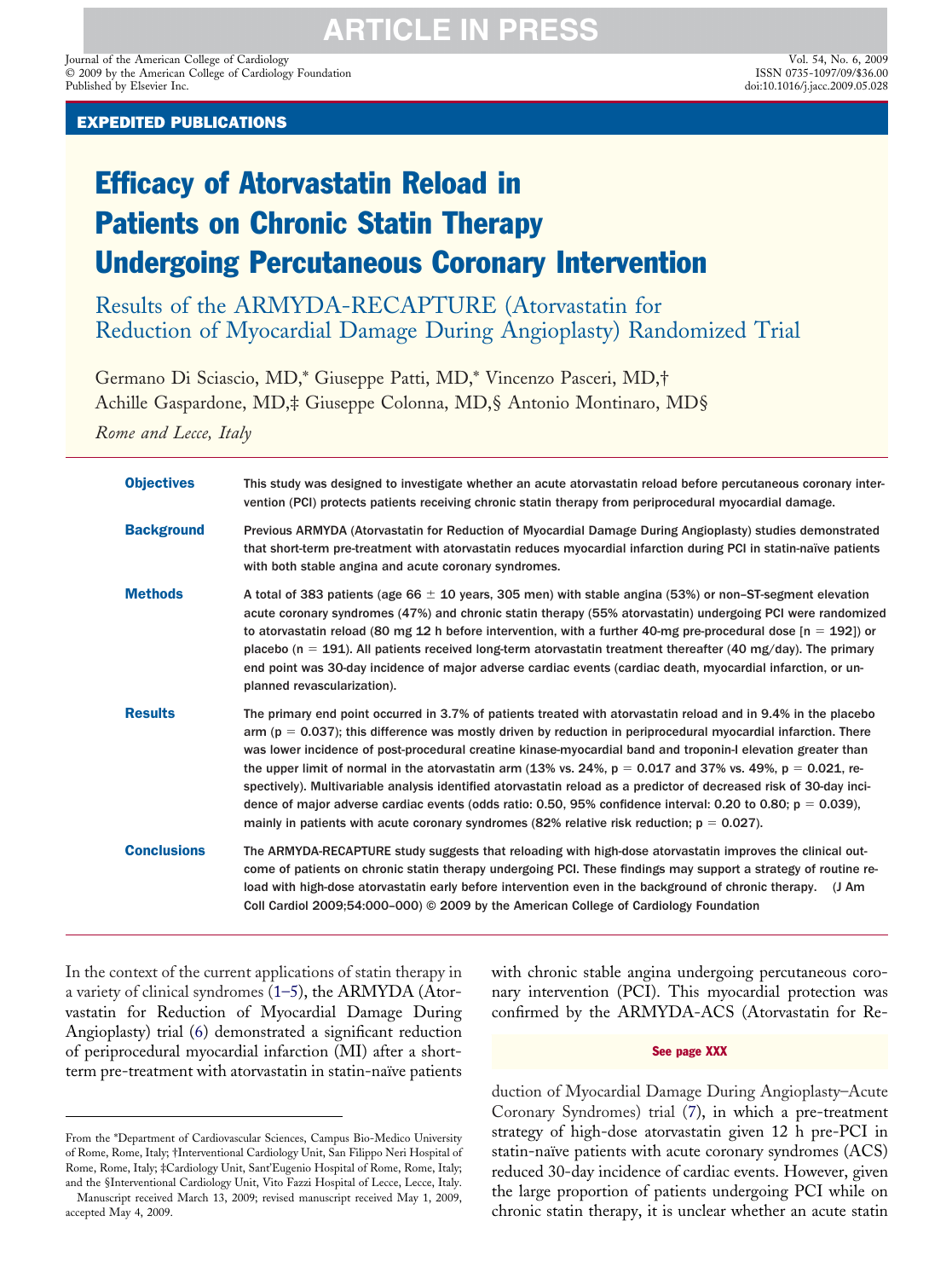#### **2 Di Sciascio et al.** JACC Vol. 54, No. 6, 2009 **Acute Atorvastatin Reload Pre-PCI August 4, 2009:000-000 August 4, 2009:000-000**

#### Abbreviations and Acronyms

| $ACS = acute coronary$<br>syndrome            |
|-----------------------------------------------|
| $CK-MB =$ creatine kinase-<br>mvocardial band |
| $CRP = C$ -reactive protein                   |
| $MACE =$ maior adverse<br>cardiac events      |
| $MI = myocardial infarction$                  |
| $PCI = percutaneous$<br>coronary intervention |
| $ULN =$ upper limit of<br>normal              |

reload before intervention in such patients would have similar cardioprotective effects. Thus, the ARMYDA-RECAPTURE trial was designed to test the hypothesis whether an acute atorvastatin treatment on top of chronic statin use would translate into improved clinical outcome in patients undergoing PCI.

### **Methods**

**Study population and design.** The ARMYDA-RECAPTURE study is a multicenter, random-

ized, prospective, double-blind clinical trial performed in 4 Italian institutions (Campus Bio-Medico University of Rome, Vito Fazzi Hospital of Lecce, Sant'Eugenio Hospital of Rome, and San Filippo Neri Hospital of Rome) (Fig. 1). By protocol, only patients on chronic  $(>30$  days) statin therapy were enrolled. Clinical enrollment criteria were: 1) stable angina with inducible myocardial ischemia and indication to coronary angiography; or 2) non–ST-segment elevation ACS requiring early invasive strategy. Exclusion criteria were: ST-segment elevation acute MI, non–STsegment elevation ACS with high-risk features warranting emergency coronary angiography  $(<2 h)$  [\(8\)](#page-6-0), any increase in liver enzymes (alanine aminotransferase and aspartate aminotransferase); left ventricular ejection fraction 30%, renal failure with creatinine  $>3$  mg/dl, or history of liver or muscle disease. A total of 848 patients fulfilling the inclusion criteria were initially evaluated; 391 patients (46%) met the exclusion criteria: 254 patients (30%) were excluded because they were not on statin therapy, 40 patients were excluded for non–ST-segment elevation ACS requiring emergency intervention, 86 because of severe left ventricular dysfunction, and 11 because of chronic renal failure. Patients' enrollment was irrespective of type and doses of chronic statin therapy. Eligible patients ( $n = 457$ ) were randomized to receive placebo or atorvastatin (80-mg loading given a mean of 12 h before coronary angiography, with a further 40-mg dose approximately 2 h before the procedure). Patients were assigned to the study arm using an



Flow chart shows the design of the ARMYDA-RECAPTURE (Atorvastatin for Reduction of Myocardial Damage During Angioplasty) study. angio = angiography; CK-MB = creatine kinase-myocardial band; Hs-CRP = high-sensitivity C-reactive protein; MI = myocardial infarction; NSTE-ACS = non-ST-segment elevation acute coronary syn $d$ rome; PCI = percutaneous coronary intervention; TVR = target vessel revascularization.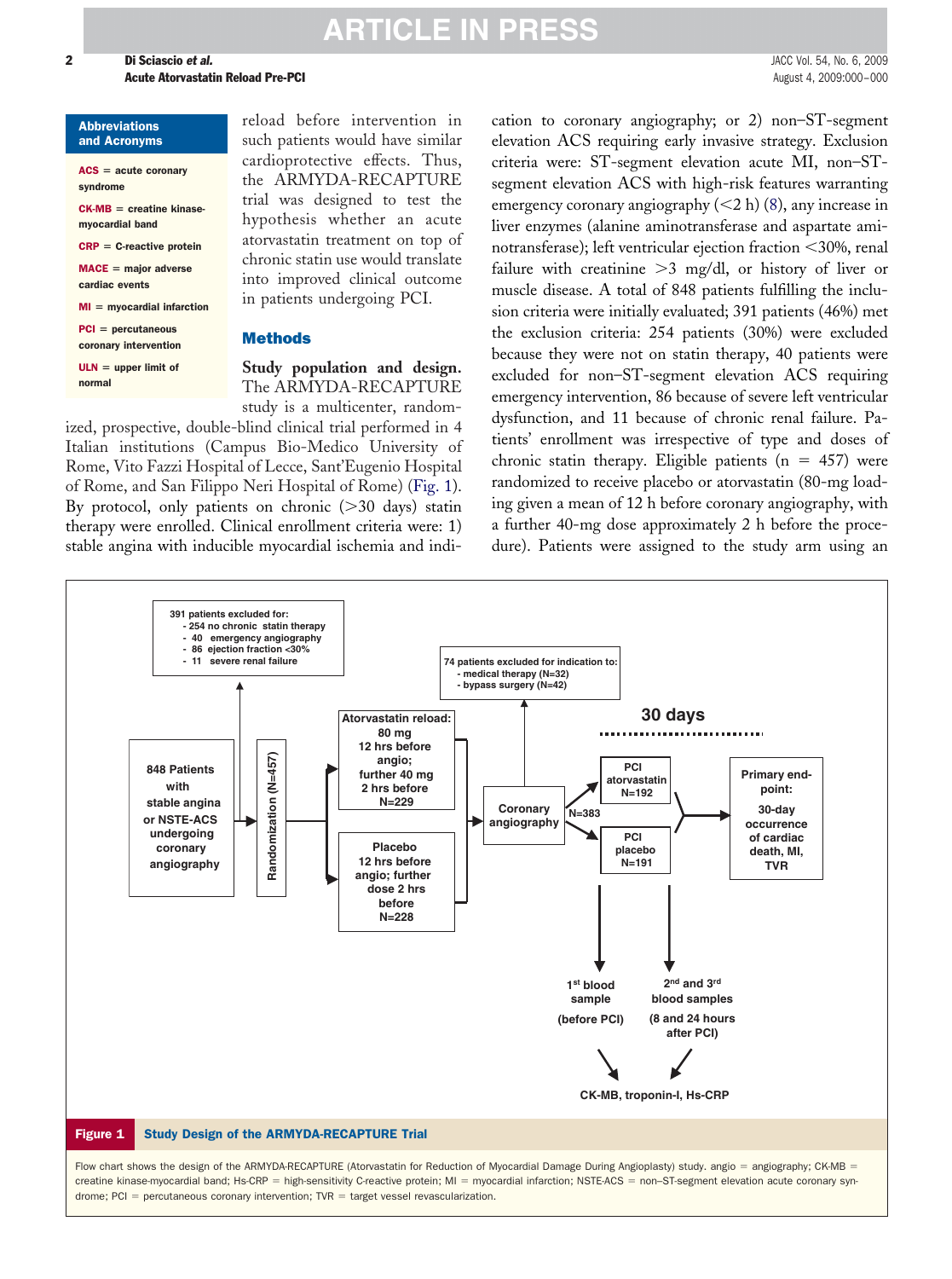electronic spreadsheet indicating the group assignment by random numbers; randomization blocks were created and distributed to the 4 centers. After coronary angiography, 74 patients (37 in each randomization arm) who did not receive angioplasty were excluded from the study (32 were treated medically and 42 with bypass surgery); thus, 383 patients (192 randomized to atorvastatin and 191 to placebo) undergoing PCI immediately after diagnostic angiography were enrolled and represent the study population. Physicians performing the procedure and the follow-up assessment were not aware of the randomization assignment.

All interventions were performed with standard technique, as previously described [\(6,7\)](#page-6-0). According to protocol, patients were pretreated with aspirin (100 mg/day) and clopidogrel (600-mg loading dose at least 3 h before the procedure) [\(9\)](#page-6-0). Procedural success was defined as reduction of stenosis to less than 30% residual narrowing. Following PCI, aspirin (100 mg/day) was continued indefinitely, whereas clopidogrel (75 mg/day) was administered for at least 1 month (12 months in patients treated for ACS or receiving drug-eluting stents). All patients after intervention were treated with atorvastatin (40 mg/day), irrespective of the initial randomization assignment.

Blood samples were collected in the study patients before and at 8 and 24 h after PCI to measure creatine kinasemyocardial band (CK-MB) (mass), troponin-I (mass), and myoglobin levels; further measurements were performed in case of post-procedural symptoms suggestive of myocardial ischemia. Levels of CK-MB, troponin-I, and myoglobin were detected using the Access 2 Immunochemiluminometric assay (Beckman Coulter, Fullerton, California) [\(10\)](#page-6-0). The upper limit of normal (ULN) was defined as the 99th percentile of normal population with a total imprecision of 10%, according to Joint European Society of Cardiology/ American College of Cardiology guidelines [\(11\)](#page-6-0). Normal limits were  $\leq$ 3.6 ng/ml for CK-MB and  $\leq$ 0.08 ng/ml for troponin-I. C-reactive protein (CRP) levels were also measured before PCI and at 8 and 24 h after intervention. C-reactive protein was assayed by the KRIPTORultrasensitive immunofluorescent assay (BRAHMS, Hennigsdorf/Berlin, Germany), with detection limit of 0.06 mg/l. One-month clinical follow-up was performed by office visit in all study patients. Each patient gave informed consent to the study. The study was approved by the institutional review boards of the institutions involved. The trial was not supported by any external source of funding. **End points.** The primary end point of the ARMYDA-RECAPTURE trial was 30-day incidence of major adverse cardiac events (MACE): cardiac death, MI, target vessel revascularization. Myocardial infarction was defined following the consensus statement of the Joint ESC/ACCF/ AHA/WHF Task Force for the Redefinition of Myocardial Infarction for clinical trials on coronary intervention [\(12\)](#page-6-0), as post-procedural increases of cardiac biomarkers (troponin or CK-MB) greater than 3 times the 99th percentile of ULN

in patients with normal baseline levels, and as a subsequent elevation  $>$ 3 times in CK-MB or troponin in patients with raised baseline levels. Target vessel revascularization included bypass surgery or repeat PCI of the target vessel(s).

Secondary end points of the study were: 1) any postprocedural increase of markers of myocardial injury above ULN (CK-MB and troponin-I); 2) post-procedural variations from baseline of CRP levels in the 2 arms; and 3) MACE incidence in pre-specified clinical subgroups (stable angina vs. ACS), which is consistent with the earlier ARMYDA and ARMYDA-ACS trials [\(6,7\)](#page-6-0).

**Statistics.** In the ARMYDA and ARMYDA-ACS trials [\(6,7\)](#page-6-0), an overall incidence of MACE at 30 days of 18% and 17%, respectively, was observed in the placebo arms of statin-naïve patients, which decreased by 70% with atorvastatin pre-treatment; if we hypothesize a 12% incidence of events in patients on chronic statin treatment and a similar 70% reduction in patients with atorvastatin reload, a total sample size of 306 patients (153 in each group) would provide 80% power to detect difference with an alpha level of 0.05.

Continuous variables between groups were compared by *t* test for normally distributed values; otherwise the Mann-Whitney *U* test was used. Proportions were compared by Fisher exact test when the expected frequency was  $<$  5, otherwise the chi-square test (Yates' corrected) was applied. Odds ratios (ORs) and 95% confidence intervals (CIs) assessing the risk of the primary end point in the overall population according to potential confounding variables were assessed by logistic regression. The following parameters were evaluated first in a univariate model: age, sex, center of enrollment, type of chronic statin therapy, use of beta-blockers, angiotensin-converting enzyme inhibitors, glycoprotein IIb/IIIa inhibitors, diabetes, dyslipidemia, systemic hypertension, cigarette smoking, left ventricular ejection fraction, type of lesion  $(A/B_1$  vs.  $B_2/C$ ), multivessel intervention, stent length, stent diameter, use of direct stenting, duration of balloon inflations, and use of highpressure post-dilation. Of those, variables with a p value  $\leq 0.15$  were then entered into a multivariable logistic regression analysis. Although this may lead to an overfitted multivariable model, all those variables were entered in order not to miss potential confounders. Multivariable logistic regression model was also used to evaluate the comparison of atorvastatin reload versus placebo with regard to incidence of MACE in pre-specified subsets, defined by clinical pattern on admission (stable angina vs. ACS). Results are expressed as mean  $\pm$  SD, unless otherwise specified. All calculations were performed by SPSS version 12.0 (SPSS, Inc., Chicago, Illinois), and p values  $< 0.05$ (2-tailed) were considered significant.

### **Results**

**Study population.** Clinical and procedural features in the treatment and placebo arms are reported in Table 1 and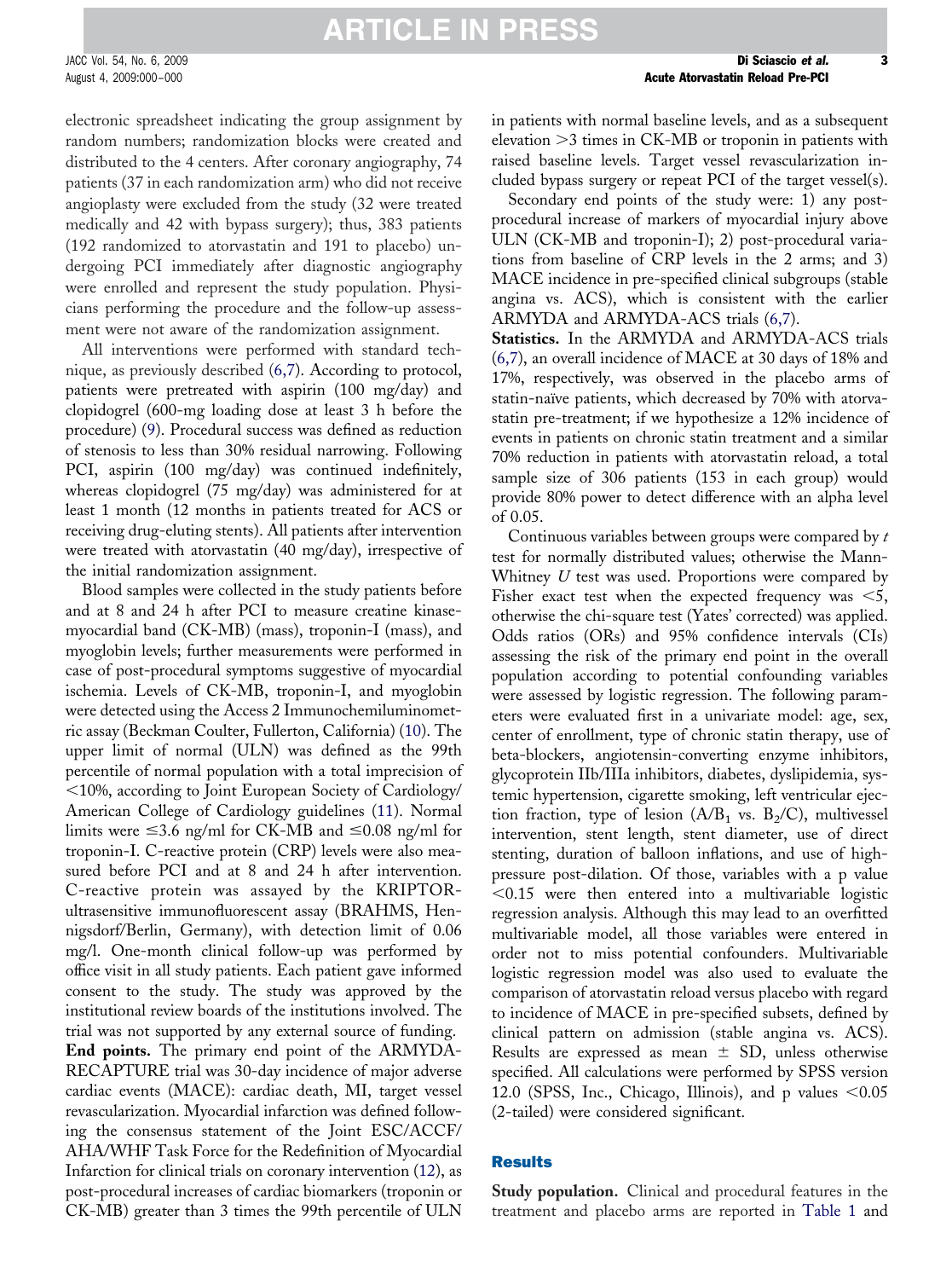| <b>Acute Atorvastatin Reload Pre-PCI</b> | August 4, 2009:000-000 |
|------------------------------------------|------------------------|

| $uvv =$<br>$m$ . The complete state of the complete $\sim$ $m$ and $\sim$ $m$ and $\sim$ $m$ and $\sim$ $m$ and $\sim$ $m$ and $\sim$ |                                    |                        |              |
|---------------------------------------------------------------------------------------------------------------------------------------|------------------------------------|------------------------|--------------|
| <b>Variable</b>                                                                                                                       | <b>Atorvastatin</b><br>$(n = 192)$ | Placebo<br>$(n = 191)$ | p Value      |
| Male sex                                                                                                                              | 145 (76)                           | 160(84)                | 0.06         |
| Age, yrs                                                                                                                              | $66 \pm 10$                        | $66 \pm 11$            | 0.98         |
| <b>Diabetes mellitus</b>                                                                                                              | 70 (37)                            | 67(35)                 | 0.86         |
| <b>Systemic hypertension</b>                                                                                                          | 148(77)                            | 160(84)                | 0.13         |
| Hypercholesterolemia                                                                                                                  | 160(83)                            | 160(84)                | 0.98         |
| <b>Current smokers</b>                                                                                                                | 38(20)                             | 52(27)                 | 0.11         |
| Previous myocardial infarction                                                                                                        | 62(32)                             | 69 (36)                | 0.50         |
| Previous coronary intervention                                                                                                        | 72 (38)                            | 75 (39)                | 0.80         |
| Previous bypass surgery                                                                                                               | 16(8)                              | 18(9)                  | 0.85         |
| Left ventricular ejection fraction, %                                                                                                 | $54 \pm 7$                         | $55 \pm 8$             | 0.20         |
| Serum creatinine, mg/dl                                                                                                               | $1.02 \pm 0.31$                    | $1.06 \pm 0.30$        | 0.18         |
| LDL cholesterol, mg/dl                                                                                                                | $92 \pm 16$                        | $93 \pm 17$            | 0.55         |
| Non-ST-segment elevation acute coronary syndrome                                                                                      | 91(47)                             | 88 (46)                | 0.88         |
| Multivessel coronary artery disease                                                                                                   | 88 (46)                            | 98 (51)                | 0.33         |
| Duration of statin therapy, months                                                                                                    | $9.1 \pm 8.6$                      | $9.2 \pm 9.2$          | 0.91         |
| Type of chronic statin therapy                                                                                                        |                                    |                        |              |
| Atorvastatin                                                                                                                          | 107(55)                            | 104(55)                | 0.88         |
| Simvastatin $(+/-$ ezetimibe)                                                                                                         | 65 (34)                            | 62(32)                 | 0.86         |
| <b>Rosuvastatin</b>                                                                                                                   | 13(7)                              | 16(8)                  | 0.69         |
| Pravastatin                                                                                                                           | 7(4)                               | 9(5)                   | 0.79         |
| Other medical therapy                                                                                                                 |                                    |                        |              |
| <b>Aspirin</b>                                                                                                                        | 191(99)                            | 191 (100)              | $\mathbf{1}$ |
| Clopidogrel                                                                                                                           | 192 (100)                          | 191 (100)              |              |
| <b>Beta-blockers</b>                                                                                                                  | 80(42)                             | 74 (39)                | 0.63         |
| <b>ACE inhibitors or ARBs</b>                                                                                                         | 124(65)                            | 133(70)                | 0.35         |
|                                                                                                                                       |                                    |                        |              |

Main Demographic/Clinical Features in the Atorvastatin Reload and Placebo Group

Values are given as n (%) or mean  $\pm$  SD.

ACE = angiotensin-converting enzyme; ARB = angiotensin receptor blocker; LDL = low-density lipoprotein.

Table 2, respectively. The 2 groups were similar for age, gender, prevalence of diabetes mellitus (37% and 35%), clinical presentation, left ventricular function, type of chronic statin therapy, renal function, and medical therapy at the time of PCI. Angiographic and procedural characteristics were also similar. Mean duration of chronic statin therapy was  $9.1 \pm 8.6$  months in the atorvastatin reload and  $9.2 \pm 9.2$  months in the placebo arm.

Procedural success was obtained in 191 of 192 patients (99.5%) in the treatment arm and in 190 of 191 (99.5%) in the placebo arm. Both procedural failures were due to inability to cross a chronic total occlusion. No patient had -2-mm side branch closure during intervention. All patients received the study-assigned drug (atorvastatin load or placebo) before PCI; no patient had an increase of liver enzymes (alanine aminotransferase and aspartate aminotransferase) above normal limits after statin treatment.

**Primary end point.** The 30-day composite primary end point of cardiac death, MI, and target vessel revascularization (Table 3) was observed in 3.7% of patients (7 of 192) in the atorvastatin reload and in 9.4% (18 of 191) in the placebo arm ( $p = 0.037$ ). Incidence of MACE at 1 month was essentially due to periprocedural MI: 7 of 192 (3.7%) versus 17 of 191 (8.9%). Myocardial infarction was adjudicated on the basis of both CK-MB and troponin-I elevation  $(3 \times ULN)$  in 15 patients (62%), only troponin-I elevation without CK-MB

in 6 patients (25%) and only CK-MB in 3 patients (13%). One patient in the placebo arm with severe left ventricular dysfunction (ejection fraction 30%) had PCI of the left anterior descending artery with periprocedural MI and died suddenly 4 days after intervention; acute stent thrombosis (by Academic Research Consortium definition) [\(13\)](#page-6-0) occurred at 24 h in 1 patient of the placebo group who was successfully treated with re-PCI; this patient did not have elevation of cardiac markers fulfilling criteria for MI.

There were no side effects ascribable to atorvastatin or requiring discontinuation of the drug during follow-up. **Secondary end points.** The prevalence of patients with pre-PCI cardiac marker elevation above ULN was similar in the atorvastatin load and placebo groups (CK-MB: 7% vs. 6%, p = 0.98; troponin-I: 20% vs. 17%, p = 0.63). After the procedure, the proportion of patients with any elevation above ULN of CK-MB and troponin-I was significantly lower in the atorvastatin arm (CK-MB: 13% vs. 24%,  $p =$ 0.017; troponin-I: 37% vs. 49%,  $p = 0.021$ ).

The CRP levels were not significantly different in the 2 groups before (median: 2 mg/l, interquartile range [IQR] 1 to 8 vs. 2 mg/l, IQR 1 to 5) and after PCI (5 mg/l, IQR 2 to 9 vs. 5 mg/l, IQR 2 to 9); PCI-induced increase of CRP levels from baseline tended to be lower in the atorvastatin reload arm (median: 1 mg/l, IQR 0 to 3 vs. 2 mg/l, IQR 0 to 5;  $p = 0.10$ ).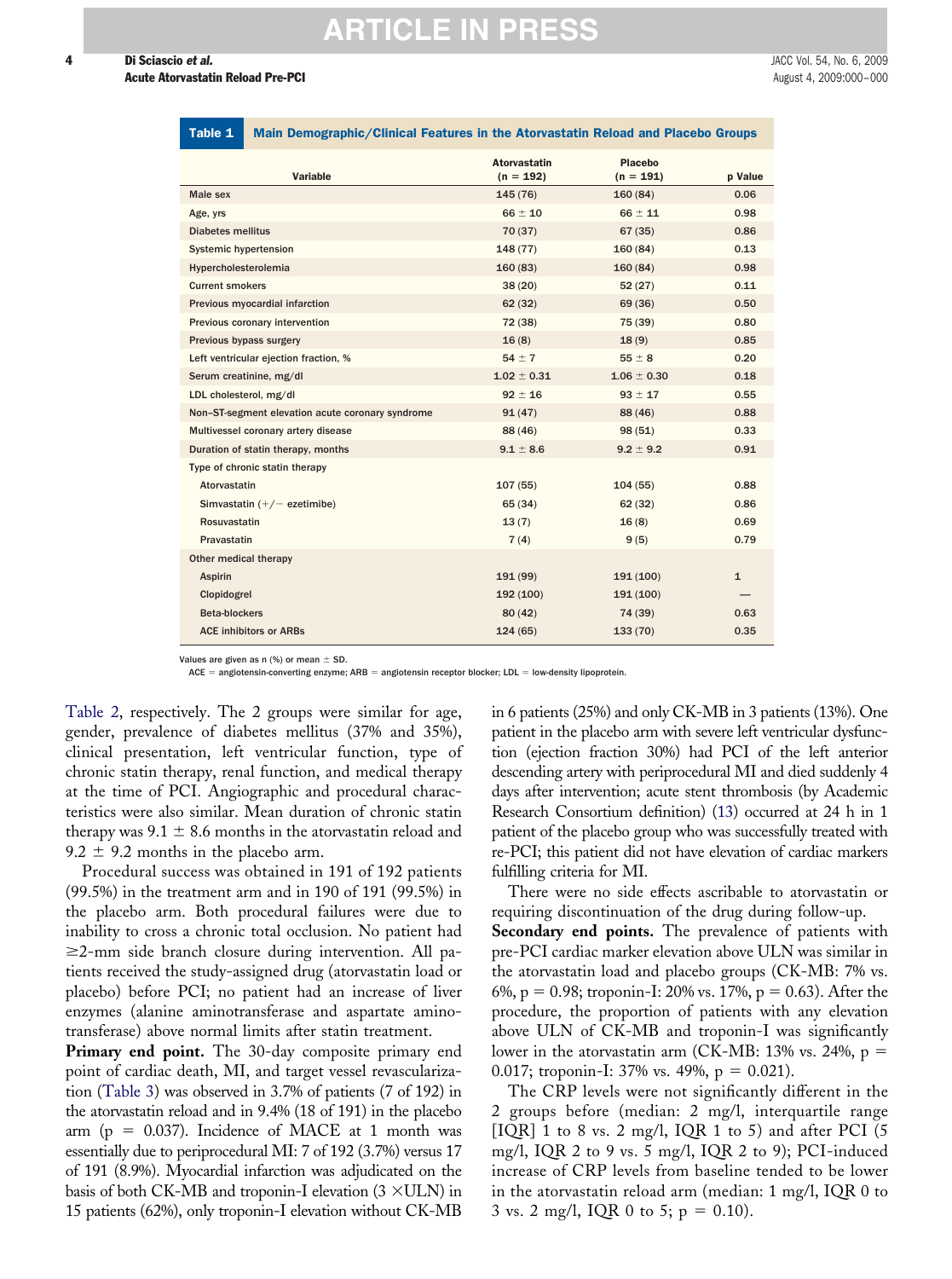**Value** 

| Table 2                         |                                   | <b>Procedural Features in the Atorvastatin Reload and Placebo Groups</b> |                        |        |
|---------------------------------|-----------------------------------|--------------------------------------------------------------------------|------------------------|--------|
|                                 | Variable                          | <b>Atorvastatin</b><br>$(n = 192)$                                       | Placebo<br>$(n = 191)$ | p Valu |
| <b>Vessels treated</b>          |                                   | 231                                                                      | 228                    |        |
| Left main                       |                                   | 2(1)                                                                     | 2(1)                   | 0.63   |
|                                 | Left anterior descending          | 98(42)                                                                   | 103(45)                | 0.62   |
| Left circumflex                 |                                   | 67(29)                                                                   | 56(24)                 | 0.33   |
| <b>Right coronary artery</b>    |                                   | 61(27)                                                                   | 61(27)                 | 0.98   |
| Saphenous vein grafts           |                                   | 3(1)                                                                     | 6(3)                   | 0.69   |
| <b>Restenotic lesions</b>       |                                   | 18(9)                                                                    | 19(10)                 | 0.99   |
| Lesion type B2/C                |                                   | 108(56)                                                                  | 101(53)                | 0.58   |
| <b>Multivessel intervention</b> |                                   | 34(18)                                                                   | 34(18)                 | 0.91   |
| Type of intervention            |                                   |                                                                          |                        |        |
| <b>Balloon only</b>             |                                   | 13(7)                                                                    | 11(6)                  | 0.84   |
| <b>Stent</b>                    |                                   | 179 (93)                                                                 | 180 (94)               | 0.84   |
|                                 | Bifurcations with kissing balloon | 5(3)                                                                     | 5(3)                   | 0.76   |
| No. of stents per patient       |                                   | $1.3 \pm 0.7$                                                            | $1.3 \pm 0.7$          | 0.99   |
| Stent diameter, mm              |                                   | $2.9 \pm 0.6$                                                            | $2.9 \pm 0.5$          | 0.96   |

Total stent length, mm  $16.8 \pm 7.2$   $17.1 \pm 7.7$  0.69 Use of drug-eluting stents **63** (32) 63 (32) 69 (36) 0.57 Direct stenting 0.71 (2012) 2.74 (39) 0.71 Stent deployment pressure, atm  $13 \pm 3.9$   $13 \pm 3.6$  0.96 Duration of stent deployment, s 18  $\pm$  9 18  $\pm$  8 0.94 Use of post-dilation 0.88 Use of glycoprotein IIb/IIIa inhibitors 23 (12) 23 (12) 23 (12) 0.89

Unfractionated heparin 20085 2009 173 (90) 173 (90) 170 (89) 0.85 Bivalirudin 19 (10) 21 (11) 0.85

Patients with ACS had a significant benefit with atorvastatin reload (MACE incidence: 3.3% vs. 14.8% in the

Antithrombin therapy during intervention

placebo arm;  $p = 0.015$ ), whereas event rates in patients with stable angina were 4% versus 4.9%, respectively (p  $=$ 0.98) (Fig. 2). Test of interaction [\(14\)](#page-6-0) between clinical syndrome and atorvastatin reload was significant ( $z = 2.0$ ;  $p = 0.022$ ).

Values are given as n (%) or mean  $\pm$  SD.

**Multivariable analysis.** Multivariable analysis (Fig. 3) identified atorvastatin reload as a predictor of decreased risk of MACE at 30 days (OR: 0.50, 95% CI: 0.20 to 0.80; 50% relative risk reduction [RRR];  $\rm p$  = 0.039); patients receiving multiple stent implantation had an increased risk of events, as well as those requiring periprocedural use of glycoprotein IIb/IIIa inhibitors. No difference in benefit was found with

|         | Individual and Combined Outcome Measures of the         |  |  |
|---------|---------------------------------------------------------|--|--|
| Table 3 | <b>Primary End Point at 30 Days in the Atorvastatin</b> |  |  |
|         | <b>Reload and Placebo Groups</b>                        |  |  |

|                                 | <b>Atorvastatin Reload</b><br>$(n = 192)$ | <b>Placebo</b><br>$(n = 191)$ | <b>p</b> Value |
|---------------------------------|-------------------------------------------|-------------------------------|----------------|
| Cardiac death                   | $\Omega$                                  | 1(0.5)                        | <b>NS</b>      |
| <b>Myocardial infarction</b>    | 7(3.7)                                    | 17(8.9)                       | 0.056          |
| <b>Stent thrombosis</b>         | $\Omega$                                  | 1(0.5)                        | <b>NS</b>      |
| Target vessel revascularization | 0                                         | 1(0.5)                        | <b>NS</b>      |
| <b>Total MACE</b>               | 7(3.7)                                    | 18(9.4)                       | 0.037          |

Values are given as n (%). The events are not mutually exclusive.

 $MACE = major adverse cardiac events.$ 

reload in patients treated with drug-eluting versus baremetal stents or bivalirudin versus unfractionated heparin. Logistic regression analysis in the pre-specified clinical subgroups revealed a significant benefit on 30-day MACE in response to atorvastatin reload in patients with ACS (OR: 0.18, 95% CI: 0.10 to 0.83; RRR: 82%;  $p = 0.027$ ) and a nonsignificant benefit in those with stable angina (OR: 0.74, 95% CI: 0.20 to 2.9;  $p = 0.70$ ).

#### **Discussion**

The ARMYDA-RECAPTURE trial indicates that a shortterm pre-treatment with high-dose atorvastatin load before PCI improves outcome in patients already receiving chronic statin therapy. In particular, an acute bolus of 80-mg atorvastatin given 12 h before intervention followed by a further 40-mg pre-procedural dose was associated with 50% relative risk reduction of MACE at 30 days versus placebo. As such, given the large proportion of patients (70% in the ARMYDA-RECAPTURE centers) undergoing PCI while on chronic statin therapy, the study answers a relevant question in interventional cardiology. Excluding 1 cardiac death in the placebo arm, the benefit was essentially driven by a 2.4-fold reduction of periprocedural MI; myocardial protection by atorvastatin reload was also expressed by significantly lower proportion of patients with postprocedural increase of cardiac markers (CK-MB and tropo-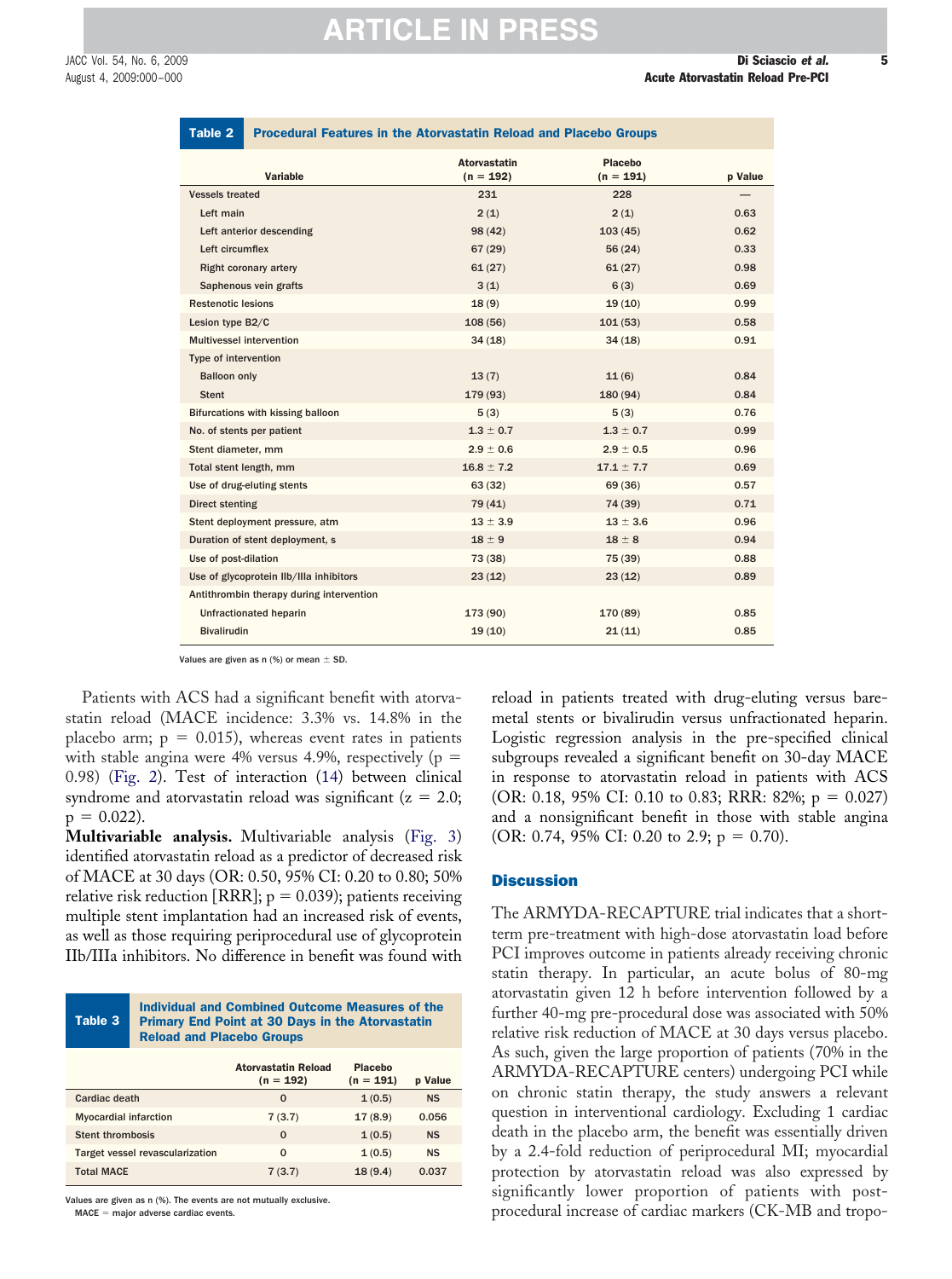

nin-I); according to our data, 17 patients should be reloaded with atorvastatin in order to prevent 1 adverse event (number needed to treat).

In the original ARMYDA [\(6\)](#page-6-0) and in the ARMYDA-ACS [\(7\)](#page-6-0) trials only statin-naïve patients were enrolled. In the former study, patients with chronic stable angina were randomized to receive 7-day pre-treatment before PCI with atorvastatin 40 mg/day or placebo, and a significant 81% risk reduction of periprocedural MI was observed in the statin arm. The ARMYDA-ACS trial more recently enrolled patients with unstable angina or non–ST-segment elevation ACS, in whom a scheme of atorvastatin administration similar to ARMYDA-RECAPTURE led to 88% risk reduction of cardiac events at 1 month versus placebo, as well as to 3-fold reduction of periprocedural MI.

Possible mechanisms of atorvastatin cardioprotection have been investigated in the ARMYDA-CAMs (Atorvastatin for Reduction of Myocardial Damage During Angioplasty–Cell Adhesion Molecules) study [\(15\)](#page-6-0), a planned subanalysis demonstrating that procedural protection in the atorvastatin arm was paralleled by reduction of PCI-induced endothelial activation, as expressed by significant attenuation in the increase of intercellular cell adhesion molecule-1

and E-selectin levels at 24 h after intervention. Other explanations include atorvastatin-induced early increase of endothelial progenitors cells differentiation and subsequent augmentation of circulating endothelial progenitors cells, with attendant cardioprotective effects [\(16\)](#page-6-0). Those acute effects of short-term treatment may support a lipid-lowering independent mechanism of action; this is in accordance also with animal studies that have shown a reduction of infarct size when an acute statin load is given before ischemia [\(17\)](#page-6-0) or before reperfusion [\(18\)](#page-6-0). Interestingly, whereas in the animal model this cardioprotection may wane with time, it can be restored with an acute high dose atorvastatin given immediately before ischemia/reperfusion [\(19,20\)](#page-7-0); this phenomenon may have potential clinical relevance.

Thus, the primary benefit derived from atorvastatin reload in ARMYDA-RECAPTURE appears to be again a reduction in periprocedural MI, largely localized to those patients who presented with ACS. Indeed, the relative magnitude of benefit afforded patients with ACS (MACE RRR of 82%;  $p = 0.027$ ), compared with stable angina patients (MACE reduction of 26%;  $p = 0.70$ ) is striking and drives the benefit observed for oral atorvastatin loading. Analysis of interaction between acuity of clinical presenta-

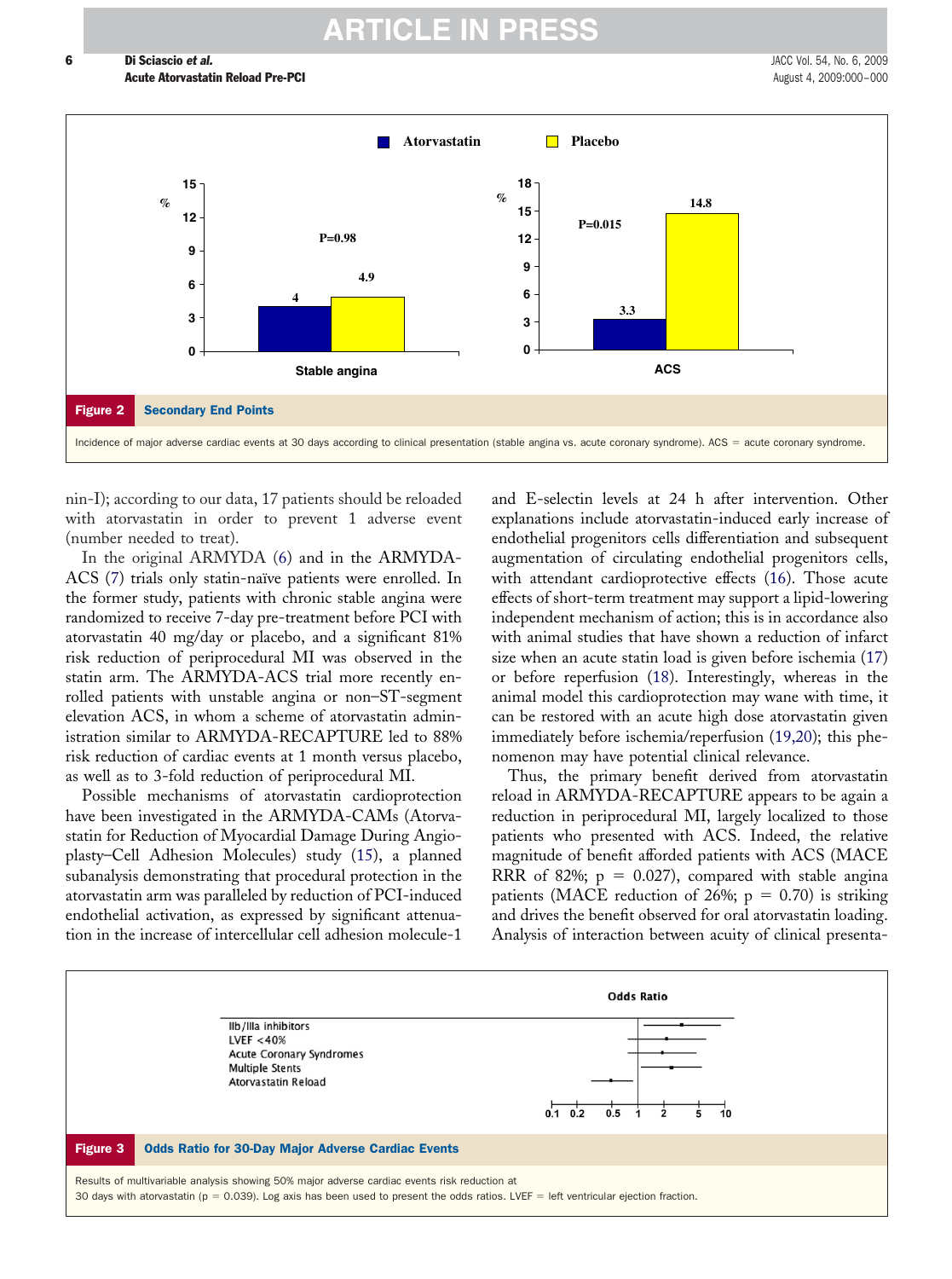<span id="page-6-0"></span>JACC Vol. 54, No. 6, 2009 **Di Sciascio et al. 7** 

### **ARTICLE IN PRESS**

tion and response to atorvastatin reload was significant in favor of ACS patients. It would appear then that statinnaïve patients undergoing either elective PCI for chronic stable angina or semi-urgent PCI for ACS enjoy a significant reduction in MACE following oral atorvastatin loading regimens [\(21–23\)](#page-7-0), as confirmed also by the recent NAPLES II (Novel Approaches for Preventing or Limiting Events II) trial [\(24\)](#page-7-0), which used a single 80-mg atorvastatin bolus before PCI. However, among chronic statin-treated patients, those presenting with ACS derive disproportionate benefit and, according to our study, should receive atorvastatin reload. This appropriate, selective reloading of the ACS cohort is illustrated by a number needed to treat of 9 in order to prevent 1 MACE versus 111 for patients with stable angina. Although the pathophysiological explanation for atorvastatin loading benefit in statin-naïve patients could be lack of statin-mediated plaque stabilizing effect [\(25,26\)](#page-7-0), in ACS patients "breakthrough" plaque instability with increased or "resistant" plaque inflammation likely explains the relative benefit of atorvastatin reload. The rapid, antiinflammatory, antithrombotic effects of atorvastatin have been described [\(27,28\)](#page-7-0).

It is likely that ACS patients have increased plaque inflammatory cell density (macrophages and T lymphocytes) with consequent greater local production of inflammatory cytokines (15), as well as suppression of anti-inflammatory mediators (nitric oxide synthase). Thus, although it is conceivable that patients on chronic statin therapy would already have some degree of myocardial protection during PCI, the presence of breakthrough plaque inflammation in the ACS cohort requires the acute suppression afforded by atorvastatin reload (similar to the observation made in the original ARMYDA-ACS study) (7). Furthermore, a dosedependent platelet inhibitory/anti-inflammatory effect of atorvastatin may have been operative: in vivo platelet activation and plasma chemokine levels have been demonstrated to be reduced more effectively by higher atorvastatin doses through low-density lipoprotein-independent mechanisms [\(29\)](#page-7-0). As thrombosis and inflammation are intrinsically linked in the pathogenesis of periprocedural myonecrosis in the setting of PCI, especially in ACS patients, this concept may support the utilization of high dose, intensive atorvastatin load in our study.

If these observations regarding an independent, selective benefit of statin reloading in ACS patients are confirmed by future studies, the ARMYDA-RECAPTURE trial may have significant influence in clinical practice for the acute care of non–ST-segment elevation ACS.

**Reprint requests and correspondence:** Prof. Germano Di Sciascio, Department of Cardiovascular Sciences, Campus Bio-Medico University, Via Alvaro del Portillo, 200, 00128 Rome, Italy. E-mail: [g.disciascio@unicampus.it.](mailto:g.disciascio@unicampus.it)

#### REFERENCES

- 1. Ridker PM, Danielson E, Fonseca FAH, et al., for the JUPITER Study Group. Rosuvastatin to prevent vascular events in men and women with elevated C-reactive protein. N Engl J Med 2008;359: 2195–207.
- 2. Rossebø AB, Pedersen TR, Boman K, et al., for the SEAS Investigators. Intensive lipid lowering with simvastatin and ezetimibe in aortic stenosis. N Engl J Med 2008;359:1343–56.
- 3. Patti G, Chello M, Candura D, et al. Randomized trial of atorvastatin for reduction of postoperative atrial fibrillation in patients undergoing cardiac surgery: results of the ARMYDA-3 (Atorvastatin for Reduction of MYocardial Dysrhythmia After cardiac surgery) study. Circulation 2006;114:1455–61.
- 4. Patti G, Nusca A, Pasceri V, et al. Usefulness of statin pre-treatment to prevent contrast-induced nephropathy and to improve long-term outcome in patients undergoing percutaneous coronary intervention. Am J Cardiol 2008;101:279–85.
- 5. Tavazzi L, Tognoni G, Maggioni AP, et al. Effect of rosuvastatin in patients with chronic heart failure (the GISSI-HF trial): a randomised, double-blind, placebo-controlled trial. Lancet 2008;372:1231–9.
- 6. Pasceri V, Patti G, Nusca A, et al., for the ARMYDA Investigators. Randomized trial of atorvastatin for reduction of myocardial damage during coronary intervention: results from the ARMYDA (Atorvastatin for Reduction of MYocardial Damage during Angioplasty) study. Circulation 2004;110:674–8.
- 7. Patti G, Pasceri V, Colonna G, et al. Atorvastatin pretreatment improves outcomes in patients with acute coronary syndromes undergoing early percutaneous coronary intervention: results of the ARMYDA-ACS randomized trial. J Am Coll Cardiol 2007;49: 1272–8.
- 8. Bassand JP, Hamm CW, Ardissino D, et al., for the Task Force for Diagnosis and Treatment of Non–ST-Segment Elevation Acute Coronary Syndromes of European Society of Cardiology: Guidelines for the diagnosis and treatment of non–ST-segment elevation acute coronary syndromes. Eur Heart J 2007;28:1598–660.
- 9. Patti G, Colonna G, Pasceri V, Pepe LL, Montinaro A, Di Sciascio G. Randomized trial of high loading dose of clopidogrel for reduction of peri-procedural myocardial infarction in patients undergoing coronary intervention: results from the ARMYDA-2 (Antiplatelet therapy for Reduction of MYocardial Damage during Angioplasty) study. Circulation 2005;111:2099–106.
- 10. Uettwiller-Geiger D, Wu AH, Apple FS, et al. Multicenter evaluation of an automated assay for troponin I. Clin Chem 2002;48:869–76.
- 11. Alpert JS, Thygesen K, Antman E, Bassand JP. Myocardial infarction redefined—a consensus document of The Joint European Society of Cardiology/American College of Cardiology Committee for the redefinition of myocardial infarction. J Am Coll Cardiol 2000;36:959–69.
- 12. Thygesen K, Alpert JS, White HD, on behalf of the Joint ESC/ ACCF/AHA/WHF Task Force for the Redefinition of Myocardial Infarction. Universal definition of myocardial infarction. J Am Coll Cardiol 2007;50:2173–95.
- 13. Mauri L, Hsieh WH, Massaro JM, Ho KKL, D'Agostino R, Cutlip DE. Stent thrombosis in randomized clinical trials of drug-eluting stents. N Engl J Med 2007;356:1020–9.
- 14. Altman DG, Bland JM. Interaction revisited: the difference between two estimates. BMJ 2003;326:219.
- 15. Patti G, Chello M, Pasceri V, et al. Protection from procedural myocardial injury by atorvastatin is associated with lower levels of adhesion molecules after percutaneous coronary intervention: results from the ARMYDA-CAMs (Atorvastatin for Reduction of MYocardial Damage during Angioplasty-Cell Adhesion Molecules) substudy. J Am Coll Cardiol 2006;48:1560–6.
- 16. Vasa M, Fichtlscherer S, Adler K, et al. Increase in circulating endothelial progenitor cells by statin therapy in patients with stable coronary artery disease. Circulation 2001;103:2885–90.
- 17. Jones SP, Trocha SD, Lefer DJ. Pretreatment with simvastatin attenuates myocardial dysfunction after ischemia and chronic reperfusion. Arterioscler Thromb Vasc Biol 2001;21:2059–64.
- 18. Bell RM, Yellon DM. Atorvastatin, administered at the onset of reperfusion, and independent of lipid lowering, protects the myocardium by up-regulating a pro-survival pathway. J Am Coll Cardiol 2003;41:508–15.